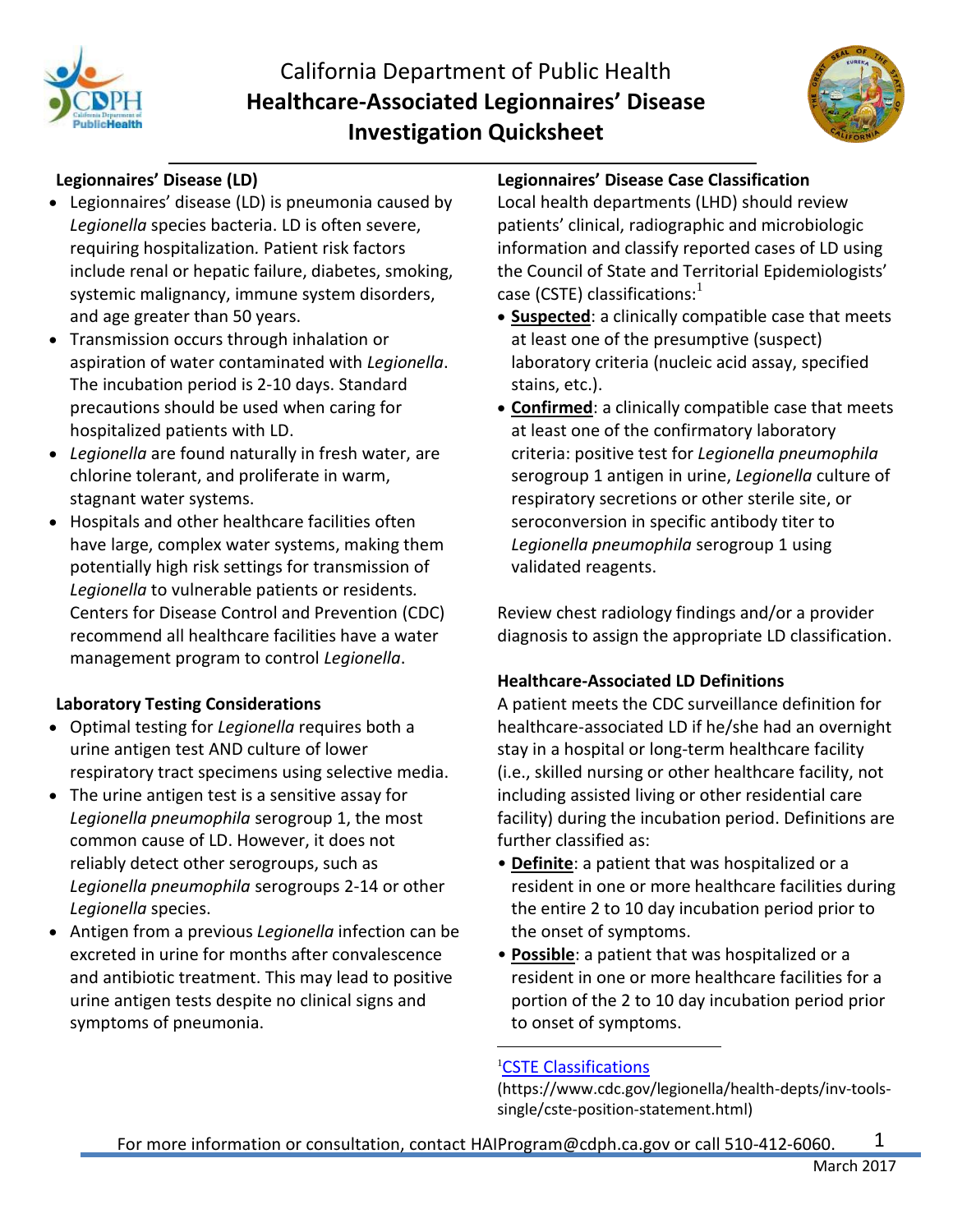

Figure: Legionnaires' disease incubation period

# **Investigating Potential Healthcare-Associated LD Cases**

When investigating a case of LD that might be healthcare-associated, LHD should:

# *Collect and Review Case Information:*

- 1. Verify that the reported case meets the CSTE surveillance LD case definition. A positive urine antigen test or a diagnosis must be accompanied by evidence of pneumonia to meet LD criteria.
- 2. Establish the pneumonia symptom onset date. A best estimate of this date based on patient history is acceptable. A close review of medical records (including previous chest x-rays) might be necessary depending on a patient's underlying illnesses and ability to communicate.
- 3. Document all recent healthcare exposures during the two weeks prior to the onset of symptoms, including hospitalizations, visits to healthcare facilities, and residence at a skilled nursing or other long-term care facility. Record addresses of facilities where the patient had overnight stays.
- 4. Identify the healthcare facilities at which the patient was an inpatient or resident during the 2- 10 day incubation period. Note that the symptom onset date is considered "day 0."
- 5. Determine whether the patient meets the surveillance criteria for "definite" or "possible" healthcare-associated LD. **LHD should notify the CDPH HAI Program as soon as possible of a LD case identified as "definite" healthcareassociated. Licensed healthcare facilities must report the occurrence of a "definite" case of**

# **healthcare-associated LD to their local CDPH Licensing & Certification district office**. 2

# *Recommend Healthcare Facility Surveillance:*

When a facility has one confirmed case of "definite" or two or more cases of "possible" healthcareassociated LD (within 6 months), LHD should recommend the facility perform case surveillance by:

- 1. Reviewing microbiologic, serologic, and postmortem records to identify any previous healthcare-associated LD cases in the past 6 months. Case finding might also include identifying patients with recent unexplained cases of healthcare-associated pneumonia, and testing those patients for *Legionella* where possible.
- 2. Identifying all patients with healthcareassociated pneumonia prospectively, including hospital inpatients or residents in a healthcare facility for two or more calendar days prior to onset of symptoms. Patients should be tested for *Legionella* by ordering both a culture of lower respiratory secretions and urine antigen test. Prospective surveillance should continue for at least two months after the first case was identified.
- 3. If transferring a patient with acute respiratory symptoms to another healthcare facility for further evaluation, the transferring facility should alert the medical staff at the receiving facility to suspect and test for LD if the patient is diagnosed with pneumonia.

LHD should verify whether a facility has a water management program to control Legionella. Visit CDC's website for guidance on developing a water

 $\overline{a}$ 

<sup>&</sup>lt;sup>2</sup>[CDPH Licensing & Certification](http://www.cdph.ca.gov/certlic/facilities/Pages/LCDistrictOffices.aspx)

<sup>(</sup>http://www.cdph.ca.gov/certlic/facilities/Pages/LC DistrictOffices.aspx)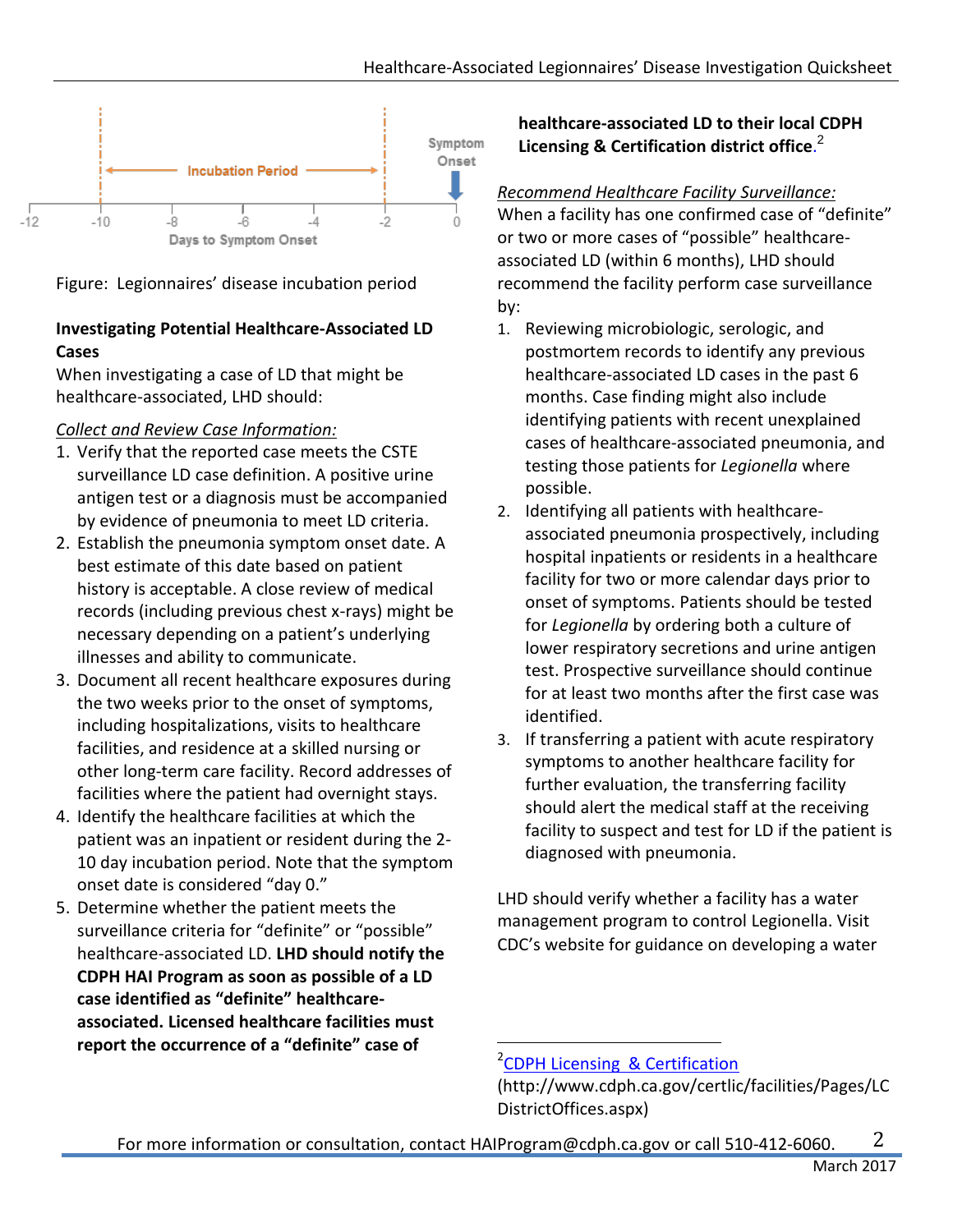management control plan. $^3$  If the healthcare facility has a *Legionella* water management program, LHD should request a copy to review.

Retrospective and prospective surveillance should also be considered for a facility with one case of "possible" healthcare-associated LD.

# **Full Investigations**

The decision to pursue a full investigation should be made on a case-by-case basis, taking into consideration any exposures that might have occurred outside of the facility. A patient might have a complex medical history with recent respiratory illness and may have been exposed elsewhere. Urinary antigen can be positive for *Legionella* for prolonged periods, thereby making it difficult to confidently conclude that a positive result is associated with exposure at a particular facility. Full investigations are recommended as a best practice to reduce the risk of ongoing *Legionella* transmission to other patients/residents. The HAI Program is available for consultation.

# *Perform a Full Investigation at a Facility for the Source of Legionella when:*

>1 case of "definite" healthcare-associated LD is identified or  $\geq$ 2 cases of "possible" healthcareassociated LD are identified (within 6 months of each other) AND a LHD assessment finds that there is a high probability that exposure to *Legionella* occurred at the identified facility/facilities.

We recommend LHD also consider a full investigation for a single case of "possible" healthcare-associated LD depending on the level of patient risk, such as patients on oncology wards. A full investigation should always be performed following a single case of "possible" healthcare-

 $\overline{a}$ 

associated LD on a bone marrow or solid-organ transplant unit.

A full investigation includes:

- Evaluation of potential environmental exposures
- An environmental assessment<sup>4</sup>
- Environmental sampling, with cultures performed by a CDC ELITE laboratory<sup>5</sup>
- Comparison of clinical and environmental isolates if available
- Decontamination of environmental source(s) if identified
- Revision of existing water management programs or developing new ones

The full investigation may be performed by LHD (all or in part) and/or by an experienced environmental consultant contracted by the facility.

# *Implement Control Measures:*

Control measures may be necessary based on the findings of the facility assessment and consideration of risk factors. If environmental samples are obtained, control measures should be implemented and continued until water culture results are available. Positive culture results will require remediation, and control measures should remain in place until remediation is completed.

- 1. Avoid tap water for drinking by patients/residents; substitute with bottled water or water collected from a faucet with a point-ofuse filter (0.2 micron). Handwashing with tap water may continue as usual.
- 2. Avoid ice from ice machine(s) until ice machine culture results are available. Ice machines may be preemptively cleaned and disinfected

# <sup>5</sup> [CDC ELITE Laboratories](https://wwwn.cdc.gov/elite/public/memberlist.aspx)

 $\overline{a}$ 

<sup>&</sup>lt;sup>3</sup>[CDC Water Management Program](https://www.cdc.gov/legionella/water-system-maintenance.html)

<sup>(</sup>https://www.cdc.gov/legionella/water-systemmaintenance.html)

<sup>&</sup>lt;sup>4</sup> [CDC Environmental Assessment Form](https://www.cdc.gov/legionella/downloads/legionella-environmental-assessment.pdf)

<sup>(</sup>https://www.cdc.gov/legionella/downloads/legion ella-environmental-assessment.pdf)

<sup>(</sup>https://wwwn.cdc.gov/elite/public/memberlist.asp x)